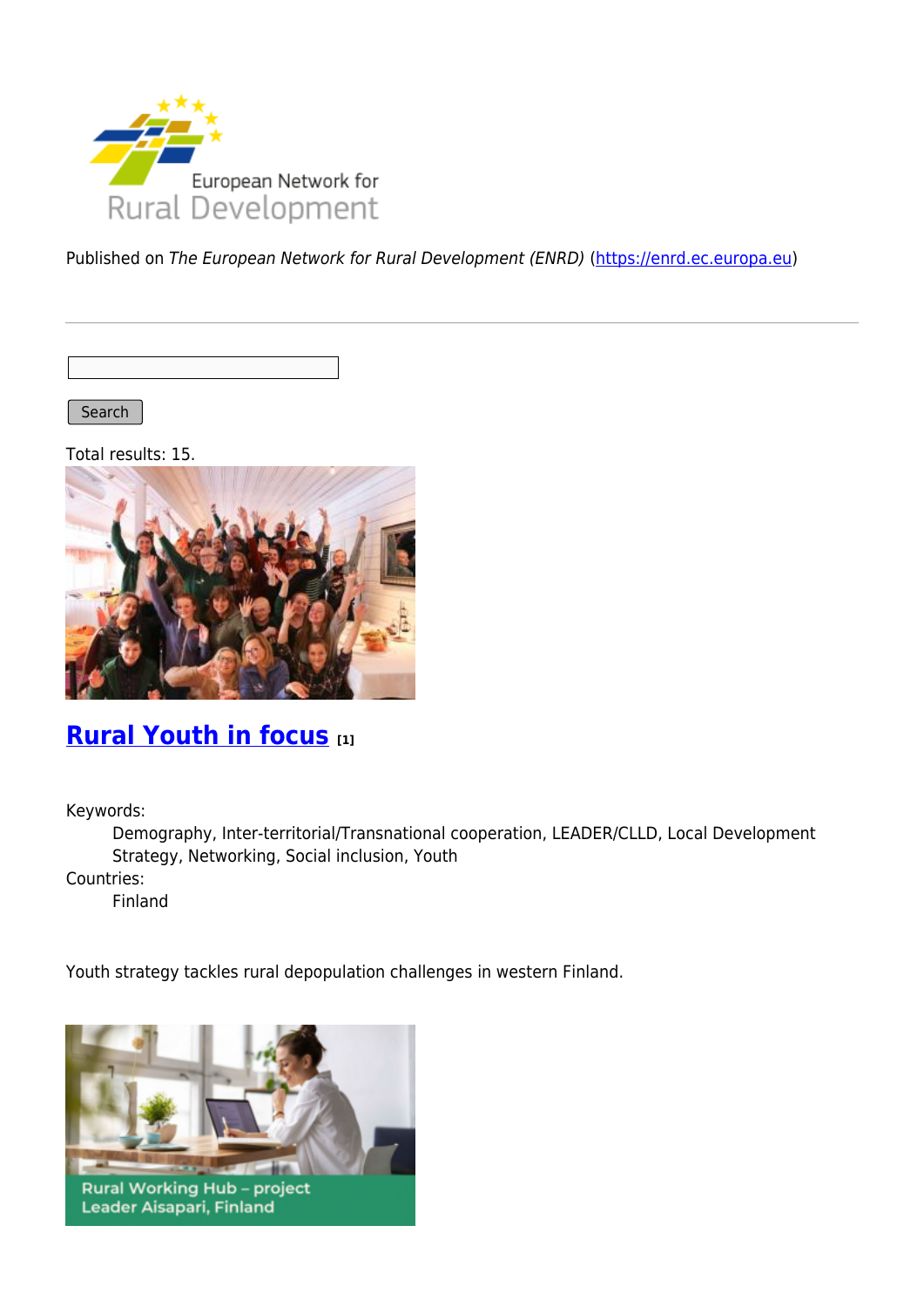## **[Rural Working Hubs](https://enrd.ec.europa.eu/projects-practice/rural-working-hubs_en) [2]**

Keywords:

Demography, Digitisation, Entrepreneurship, Inter-territorial/Transnational cooperation, LEADER/CLLD, Rural services

Countries:

Finland

Demonstrating the feasibility of rural working hubs in Finland and Ireland



## **[GLAS - Traditional Farm Buildings Grant Scheme](https://enrd.ec.europa.eu/projects-practice/glas-traditional-farm-buildings-grant-scheme_en) [3]**

Keywords: Agriculture, Biodiversity, Sustainability Countries: Ireland

A project that has ensured the conservation and reuse of traditional farm buildings across Ireland.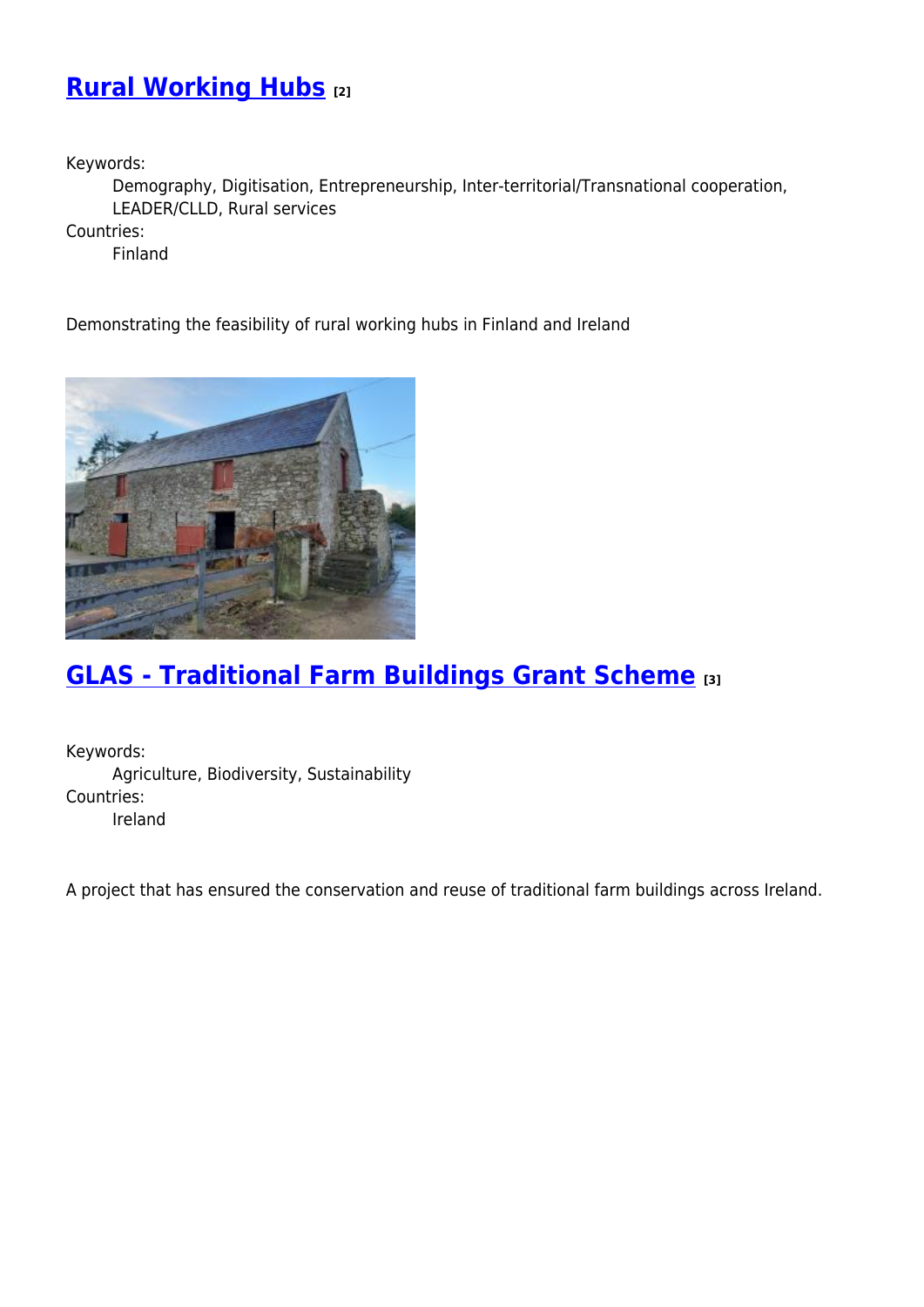

## **[Agrinew - Belgium](https://enrd.ec.europa.eu/projects-practice/agrinew-belgium_en) [4]**

Keywords:

Agriculture, Biodiversity, Cooperation, Environmental sustainability, LEADER/CLLD Countries:

Belgium

The project focuses on improving access to agricultural land for new farmers and on adapting conventional agriculture to new agricultural systems based on the production or maintenance of biodiversity through profitable and innovative practices.



# **[Sustainable development in Geopark - Finland](https://enrd.ec.europa.eu/projects-practice/sustainable-development-geopark-finland_en) [5]**

Keywords:

Digitisation, Nature conservation, Protected areas, Rural Inspiration Awards: nominees, Tourism Countries:

Finland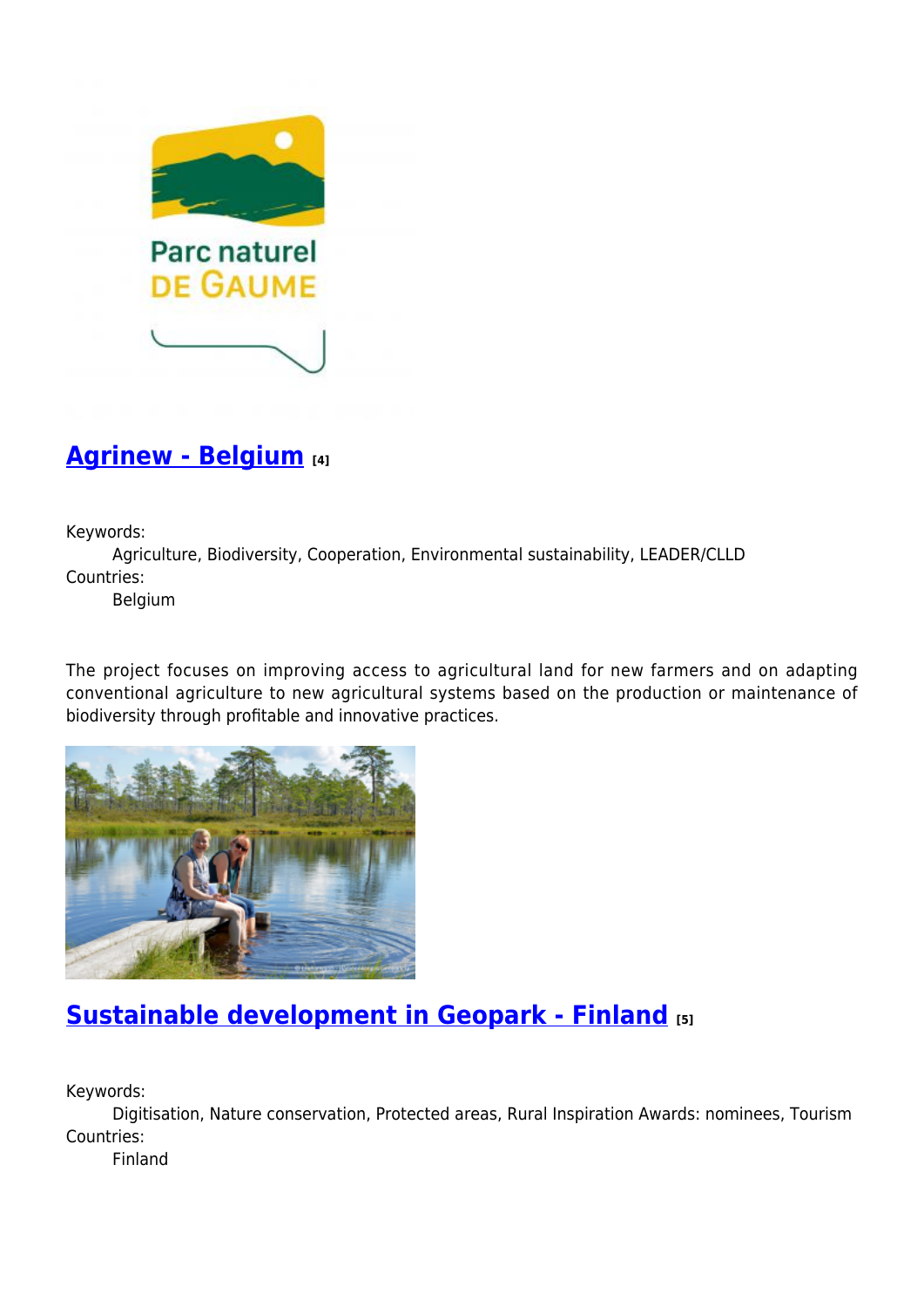The project aim was for the Lauhanvuori-Hämeenkangas region to reach UNESCO Global Geopark status and this was achieved in summer 2020. Through project activities regional municipalities, Metsähallitus, Natural Resources Institute Finland, companies, associations, educational institutions and individual residents have worked together to develop the region and to construct a sustainable nature tourism destination.



## **[ReWI Visions \(Resource Wise Visions\) - Finland](https://enrd.ec.europa.eu/projects-practice/rewi-visions-resource-wise-visions-finland_en) [6]**

Keywords:

Bioeconomy, Entrepreneurship, Rural Inspiration Awards: nominees, Youth Countries:

Finland

The ReWI project inspires young people to examine entrepreneurship from the perspective of the circular economy. The project has opened up a wide range of opportunities for young people, resulting in 40 new circular economy enterprises.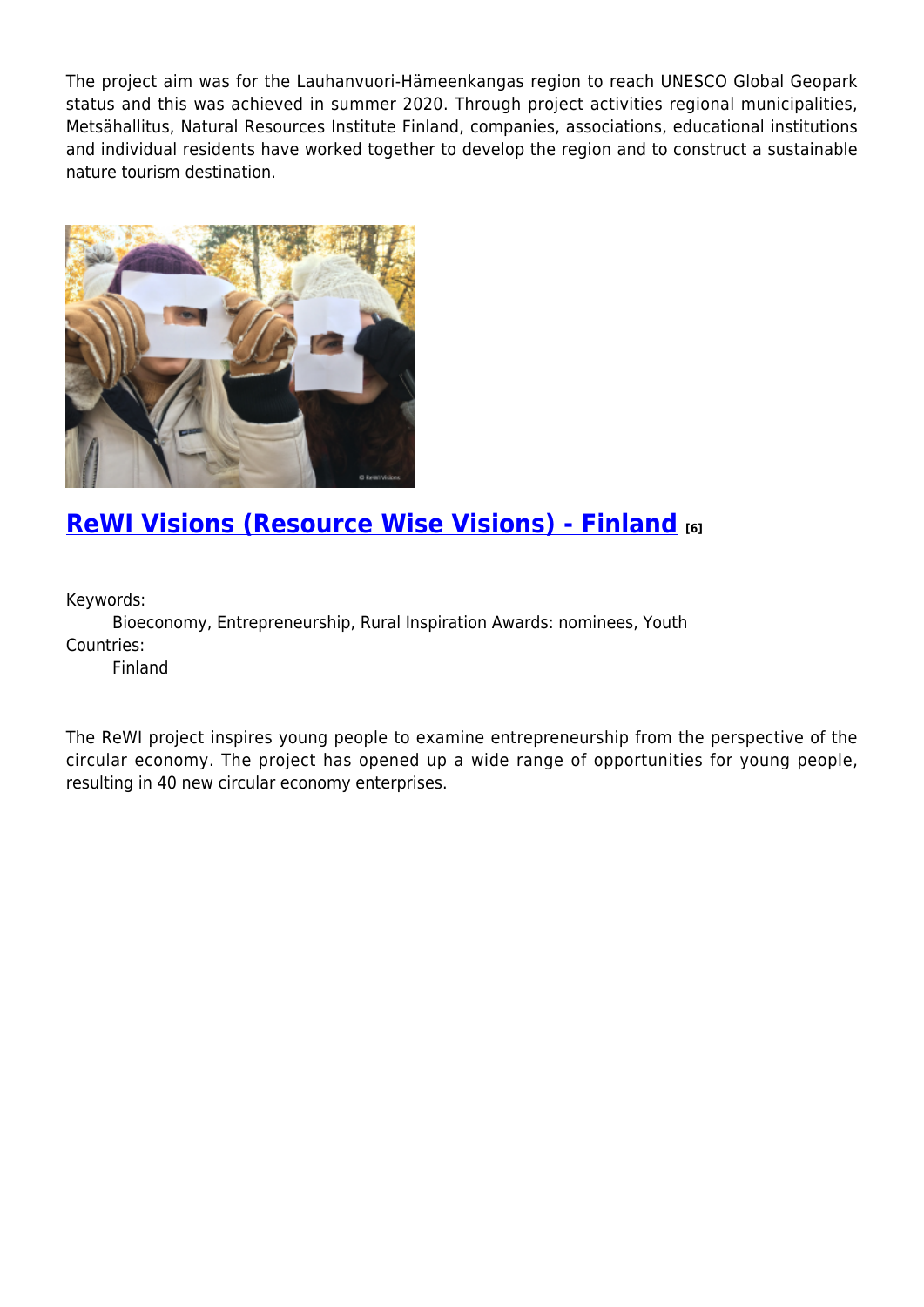

# **[Finnish villages sequestering and storing carbon - Hiiltä](https://enrd.ec.europa.eu/projects-practice/finnish-villages-sequestering-and-storing-carbon-hiilta-sitovat-kylat_en) [sitovat kylät](https://enrd.ec.europa.eu/projects-practice/finnish-villages-sequestering-and-storing-carbon-hiilta-sitovat-kylat_en) [7]**

Keywords:

Climate change adaptation, Culture, Environmental protection, Rural Inspiration Awards: nominees

Countries:

Finland

Communities coming together to collaboratively develop locally suited, innovative actions to mitigate climate change in rural Finland.

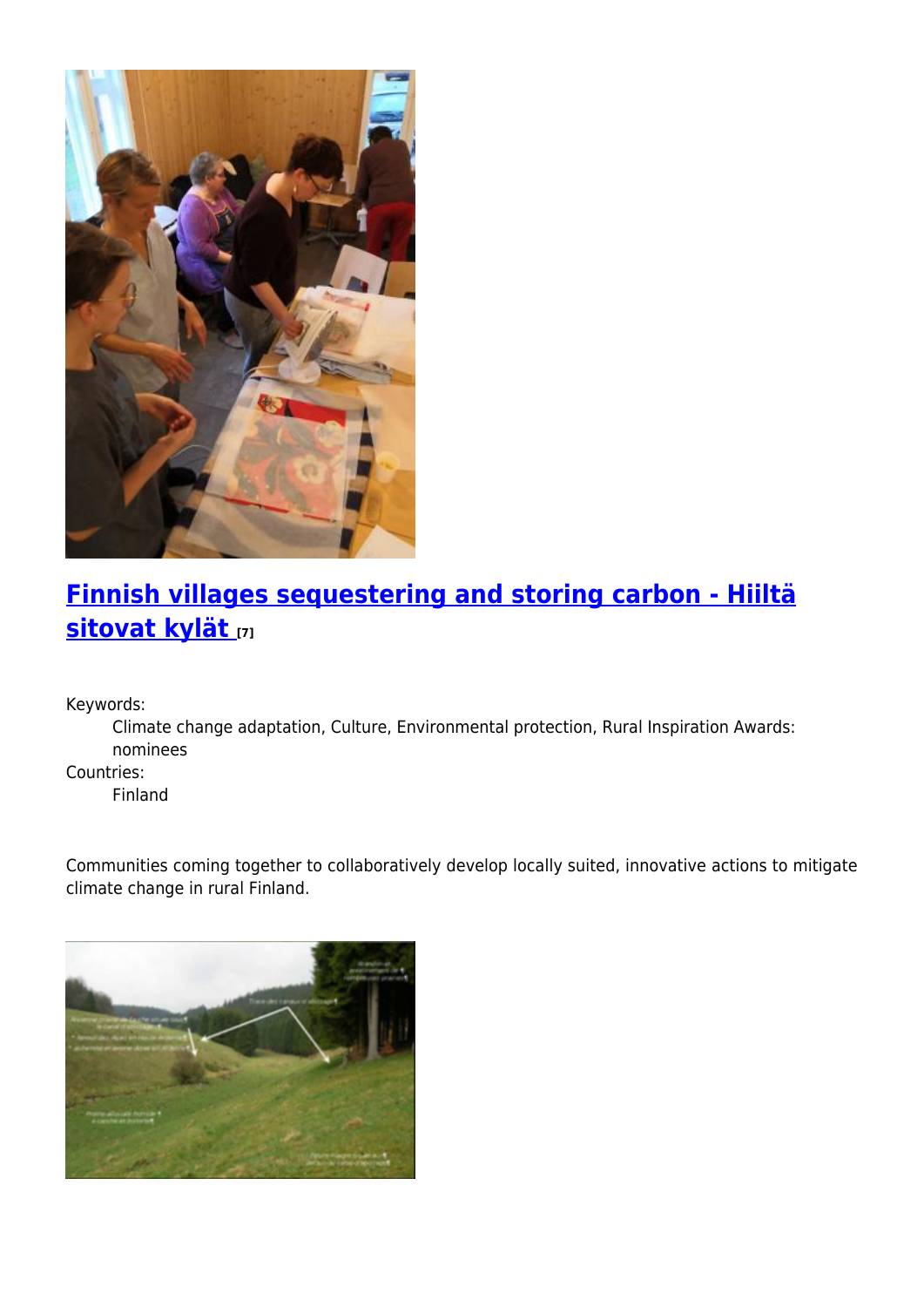## **['Abissage' - restoring traditional water management](https://enrd.ec.europa.eu/projects-practice/abissage-restoring-traditional-water-management-systems-ardennes_en) [systems in the Ardennes](https://enrd.ec.europa.eu/projects-practice/abissage-restoring-traditional-water-management-systems-ardennes_en) [8]**

Keywords:

Biodiversity, Environmental protection, Irrigation, Nature conservation, Water management Countries:

Belgium

Restoration of a meadow irrigation ditch to revive a multi-centennial tradition that existed throughout Europe and over time has produced meadows of outstanding flora.



## **[Youth Board and Youth Manifesto](https://enrd.ec.europa.eu/projects-practice/youth-board-and-youth-manifesto_en) [9]**

Keywords: Rural Inspiration Awards: nominees, Youth Countries: Finland

Young people from Finland and Scotland came together to create a Youth Manifesto outlining ways in which local actors can engage young people in their activities.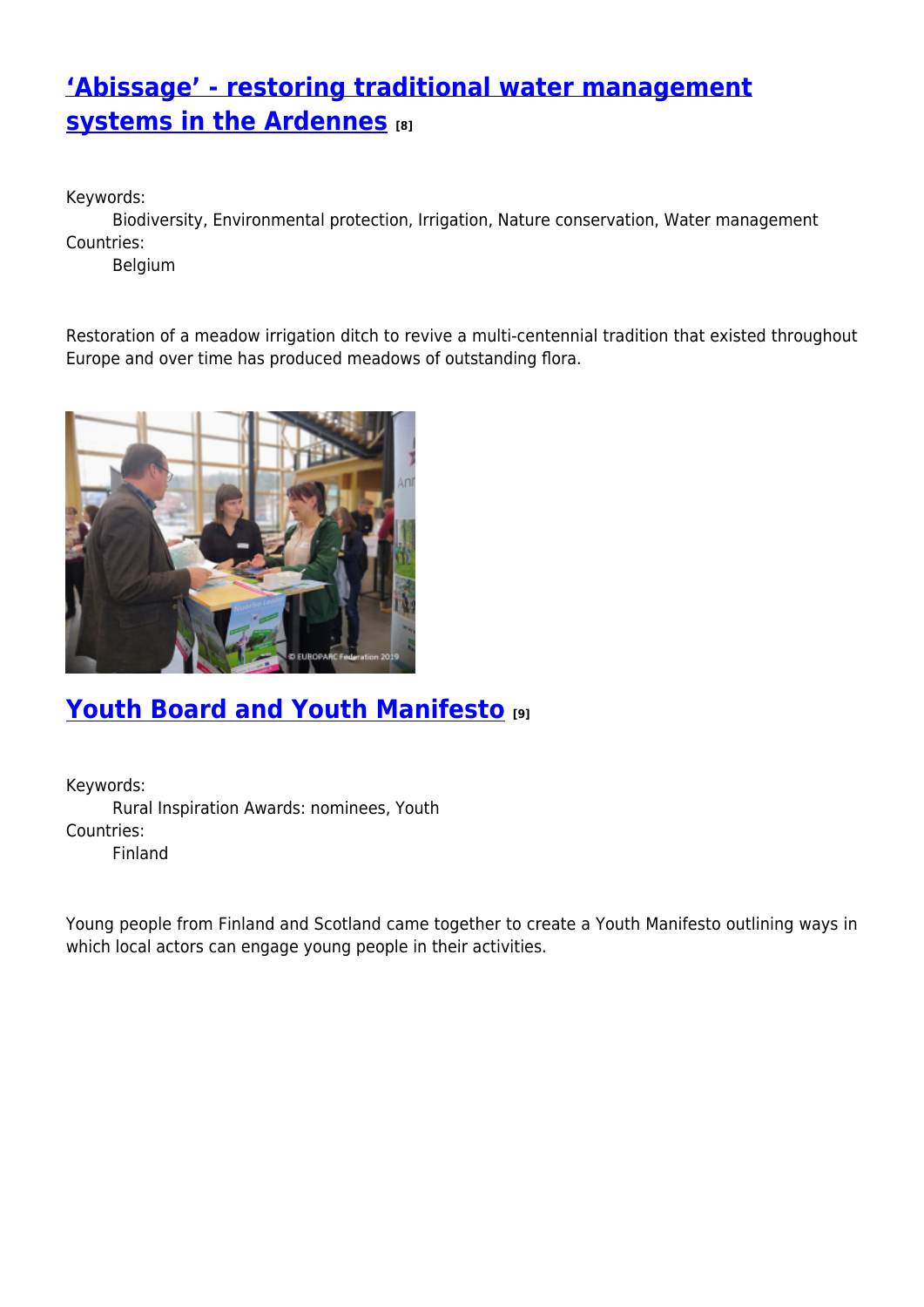

## **[PUSA project – Clean the lake Pien-Saimaa](https://enrd.ec.europa.eu/projects-practice/pusa-project-clean-lake-pien-saimaa_en) [10]**

Keywords:

Environmental protection, GHG & ammonia emissions, Rural Inspiration Awards: nominees, Water management

Countries:

Finland

Supporting co-operation and knowledge sharing to tackle eutrophication in a vulnerable lake system.

#### **Pages**

**1** [2](https://enrd.ec.europa.eu/projects-practice/_en?page=1&project_keywords_filter=19753&%3Bamp%3Bproject_country=All&%3Bamp%3Bfield_enrd_prj_measure_tid=All&%3Bamp%3Bfield_enrd_prj_focus_area_tid=All&%3Bamp%3Bf%5B0%5D=im_field_enrd_prj_focus_area%3A17123&%3Bf%5B0%5D=im_field_enrd_prj_keywords%3A19750&f%5B0%5D=im_field_enrd_prj_keywords%3A19763&f%5B1%5D=im_field_enrd_prj_keywords%3A19727&f%5B2%5D=im_field_enrd_prj_keywords%3A19740&f%5B3%5D=im_field_enrd_prj_keywords%3A19745&f%5B4%5D=im_field_enrd_prj_keywords%3A20510&f%5B5%5D=im_field_enrd_prj_keywords%3A19742&f%5B6%5D=sm_enrd_eu_countries%3ABelgium&f%5B7%5D=im_field_enrd_prj_focus_area%3A17119&f%5B8%5D=im_field_enrd_prj_keywords%3A20655&f%5B9%5D=im_field_enrd_prj_measure%3A17098&f%5B10%5D=sm_enrd_eu_countries%3ASpain&f%5B11%5D=im_field_enrd_prj_keywords%3A19723&f%5B12%5D=sm_enrd_eu_countries%3AIreland&f%5B13%5D=im_field_enrd_prj_focus_area%3A17128&f%5B14%5D=im_field_enrd_prj_keywords%3A19741&f%5B15%5D=sm_enrd_eu_countries%3AFinland&f%5B16%5D=im_field_enrd_prj_keywords%3A19720&f%5B17%5D=im_field_enrd_prj_keywords%3A19726) [11]  $next$  [11] [last »](https://enrd.ec.europa.eu/projects-practice/_en?page=1&project_keywords_filter=19753&%3Bamp%3Bproject_country=All&%3Bamp%3Bfield_enrd_prj_measure_tid=All&%3Bamp%3Bfield_enrd_prj_focus_area_tid=All&%3Bamp%3Bf%5B0%5D=im_field_enrd_prj_focus_area%3A17123&%3Bf%5B0%5D=im_field_enrd_prj_keywords%3A19750&f%5B0%5D=im_field_enrd_prj_keywords%3A19763&f%5B1%5D=im_field_enrd_prj_keywords%3A19727&f%5B2%5D=im_field_enrd_prj_keywords%3A19740&f%5B3%5D=im_field_enrd_prj_keywords%3A19745&f%5B4%5D=im_field_enrd_prj_keywords%3A20510&f%5B5%5D=im_field_enrd_prj_keywords%3A19742&f%5B6%5D=sm_enrd_eu_countries%3ABelgium&f%5B7%5D=im_field_enrd_prj_focus_area%3A17119&f%5B8%5D=im_field_enrd_prj_keywords%3A20655&f%5B9%5D=im_field_enrd_prj_measure%3A17098&f%5B10%5D=sm_enrd_eu_countries%3ASpain&f%5B11%5D=im_field_enrd_prj_keywords%3A19723&f%5B12%5D=sm_enrd_eu_countries%3AIreland&f%5B13%5D=im_field_enrd_prj_focus_area%3A17128&f%5B14%5D=im_field_enrd_prj_keywords%3A19741&f%5B15%5D=sm_enrd_eu_countries%3AFinland&f%5B16%5D=im_field_enrd_prj_keywords%3A19720&f%5B17%5D=im_field_enrd_prj_keywords%3A19726) [11]

#### **Source URL:**

https://enrd.ec.europa.eu/projects-practice/\_en?project\_keywords\_filter=19753&amp%3Bamp%3Bproject\_country=All &amp%3Bamp%3Bfield\_enrd\_prj\_measure\_tid=All&amp%3Bamp%3Bfield\_enrd\_prj\_focus\_area\_tid=All&amp%3Bamp %3Bf%5B0%5D=im\_field\_enrd\_prj\_focus\_area%3A17123&amp%3Bf%5B0%5D=im\_field\_enrd\_prj\_keywords%3A19750 &f%5B0%5D=im\_field\_enrd\_prj\_keywords%3A19763&f%5B1%5D=im\_field\_enrd\_prj\_keywords%3A19727&f%5B2%5D =im\_field\_enrd\_prj\_keywords%3A19740&f%5B3%5D=im\_field\_enrd\_prj\_keywords%3A19745&f%5B4%5D=im\_field\_enr d\_prj\_keywords%3A20510&f%5B5%5D=im\_field\_enrd\_prj\_keywords%3A19742&f%5B6%5D=sm\_enrd\_eu\_countries%3 ABelgium&f%5B7%5D=im\_field\_enrd\_prj\_focus\_area%3A17119&f%5B8%5D=im\_field\_enrd\_prj\_keywords%3A20655&f %5B9%5D=im\_field\_enrd\_prj\_measure%3A17098&f%5B10%5D=sm\_enrd\_eu\_countries%3ASpain&f%5B11%5D=im\_fi eld enrd prj keywords%3A19723&f%5B12%5D=sm enrd eu countries%3AIreland&f%5B13%5D=im field enrd prj fo cus area%3A17128&f%5B14%5D=im field enrd prj keywords%3A19741&f%5B15%5D=sm enrd eu countries%3AFin land&f%5B16%5D=im\_field\_enrd\_prj\_keywords%3A19720&f%5B17%5D=im\_field\_enrd\_prj\_keywords%3A19726